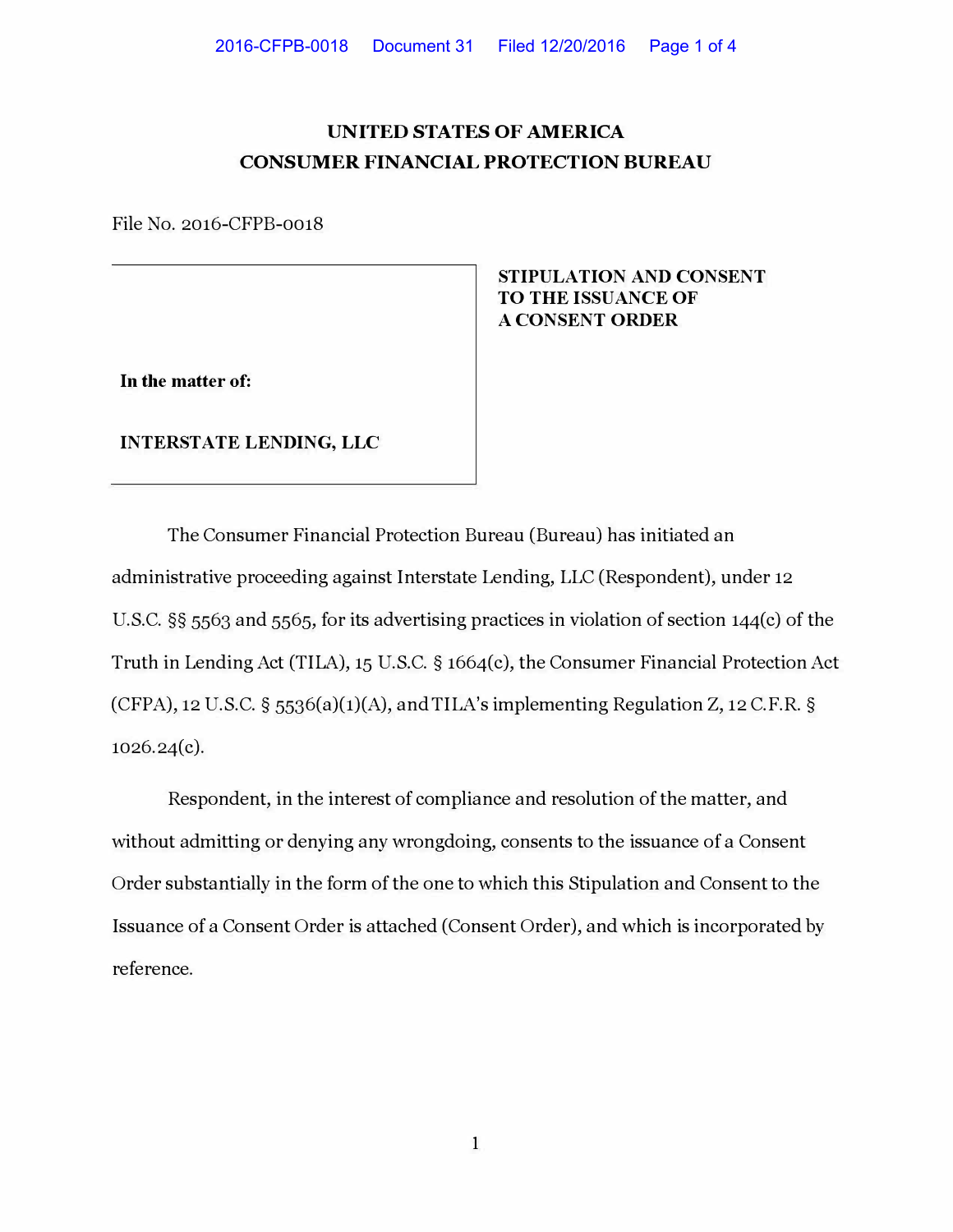In consideration of the above premises, Respondent agrees to the following:

## **Jurisdiction**

1. The Bureau has jurisdiction over this matter under sections 1053 and 1055 of the CFPA and TILA. 12 U.S.C. §§ 5563, 5565, 15 U.S.C. § 1607(a)(6).

## **Consent**

- 2. Respondent agrees to the issuance of the Consent Order, without admitting or denying any of the findings of facts or conclusions of law, except that Respondent admits the facts necessary to establish the Bureau's jurisdiction over Respondent and the subject matter of this action.
- 3. Respondent agrees that the Consent Order will be deemed an "order issued with the consent of the person concerned" under 12 U.S.C.  $\S$  5563(b)(4), and agrees that the Consent Order will become a final order, effective upon issuance, and will be fully enforceable by the Bureau under 12 U.S.C. §§ 5563(d)(1) and 5565.
- 4. Respondent voluntarily enters into this Stipulation and Consent to the Issuance of a Consent Order.
- 5. The Consent Order resolves only Respondent's potential liability for law violations that the Bureau asserted or might have asserted based on the practices described in Section IV of the Consent Order, to the extent such practices occurred before the Effective Date and the Bureau knows about them as of the Effective Date. Respondent acknowledges that no promise or representation has been made by the Bureau or any employee, agent, or representative of the Bureau, about any liability outside of this action that may have arisen or may arise from the facts underlying this action or immunity from any such liability.

**2**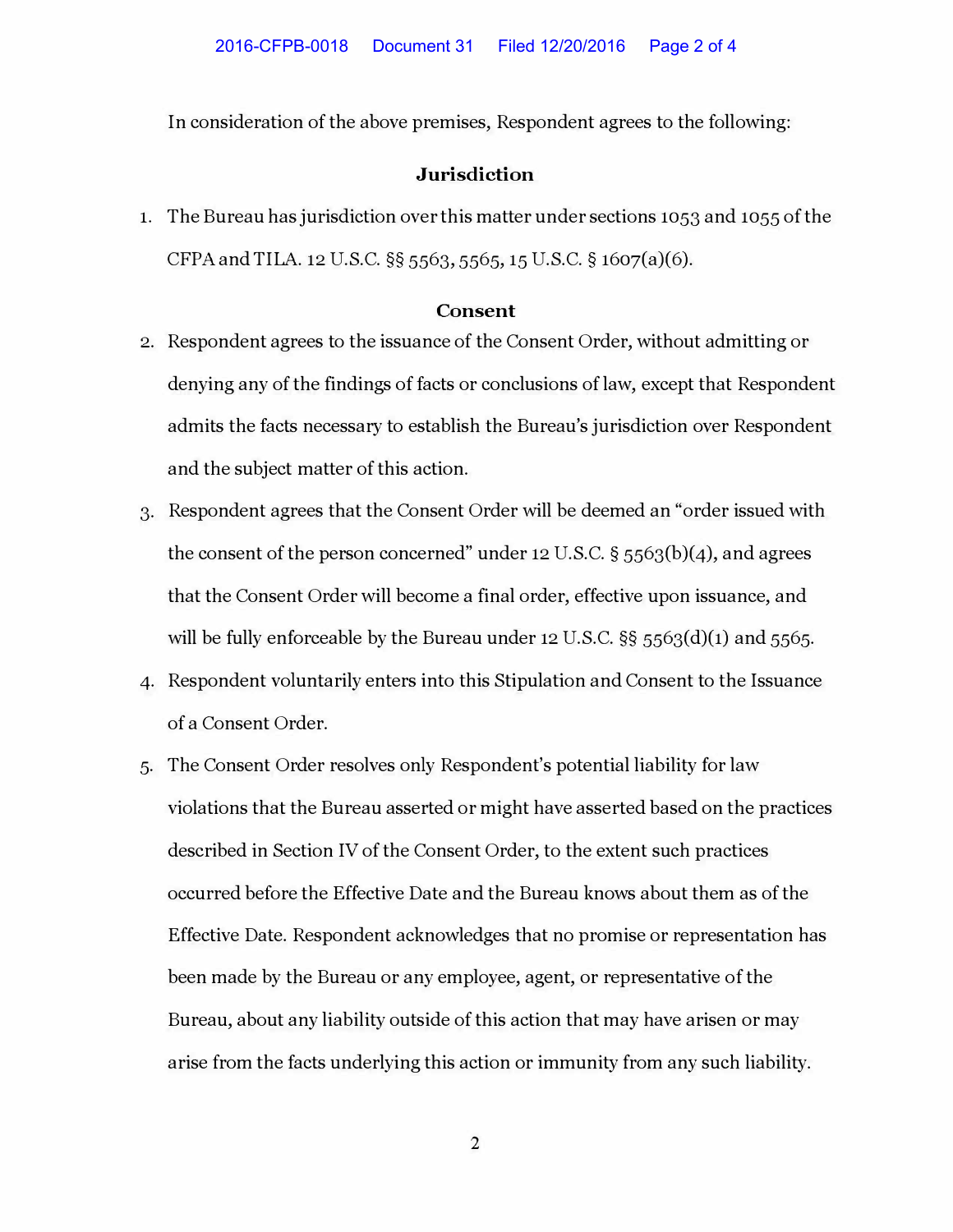- 6. Respondent agrees that the facts described in Section IV of the Consent Order will be taken as true and be given collateral estoppel effect, without further proof, in any proceeding before the Bureau to enforce the Consent Order, or in any subsequent civil litigation by the Bureau to enforce the Consent Order or its rights to any payment or monetary judgment under the Consent Order.
- 7. The terms and provisions of this Stipulation and the Consent Order will be binding upon, and inure to the benefit of, the parties hereto and their successors in interest.
- 8. Respondent agrees that the Bureau may present the Consent Order to the Bureau Director for signature and entry without further notice.

## **Waivers**

- 9. Respondent, by consenting to this Stipulation, waives:
	- a. Any right to service of the Consent Order, and agrees that issuance of the Consent Order will constitute notice to Respondent of its terms and conditions;
	- b. Any objection to the jurisdiction of the Bureau, including, without limitation, under section 1053 of the CFPA, 12 U.S.C. § 5563;
	- c. The rights to all hearings under the statutory provisions under which the proceeding is to be or has been instituted; the filing of proposed findings of fact and conclusions of law; proceedings before, and a recommended decision by, a hearing officer; all post-hearing procedures; and any other procedural right available under section 1053 of the CFPA, 12 U.S.C. § 5563, or 12 CFR Part 1081;